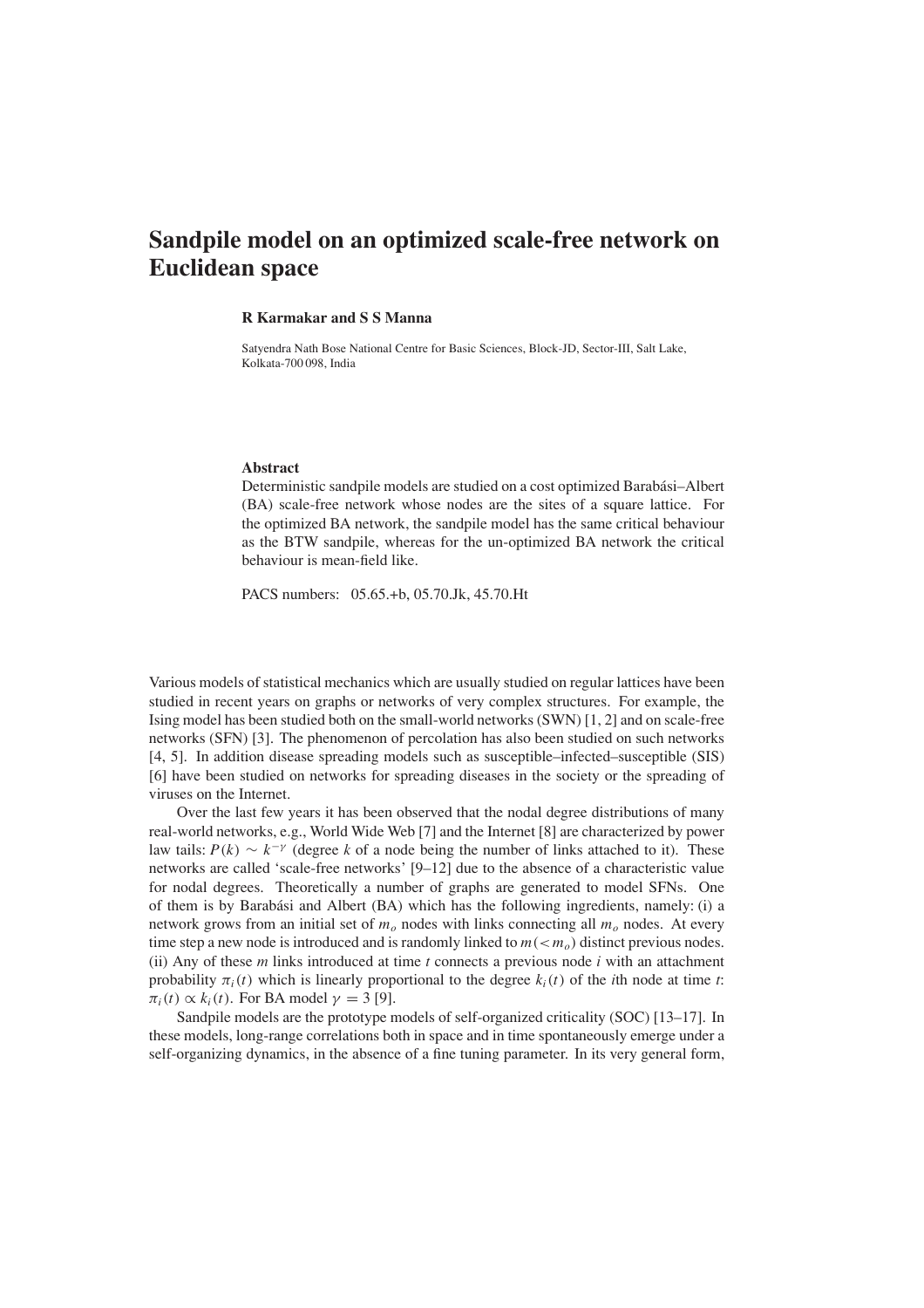a sandpile model can be defined on an arbitrary connected graph, having a set of vertices connected by another set of edges. An integer height variable *hi* representing the number of grains in the sand column is associated with every vertex *i* of the graph. Starting from an arbitrary initial sand height distribution the system is driven by adding unit grains of sand at the randomly selected vertices  $h_i \rightarrow h_i + 1$ . This sand column is said to be unstable when the height  $h_i$  exceeds a pre-assigned threshold value  $h_c$ . An unstable sand column must topple and in a toppling it loses some grains which are distributed among the neighbouring sites [13]. This creates an avalanche of sand column topplings and the strength of such activity measures the size of the avalanche. There must be some 'sinks', i.e., a set of vertices through which grains flow out of the system so that in the steady state the balance of fluxes of inflow and outflow currents is maintained.

In this letter, we have studied the deterministic sandpile model on a scale-free network placed on an Euclidean substrate, namely a square lattice. The motivation of this study is to acquire support for the validity of our recent conjecture [18] that in a sandpile model the precise balance at all lattice sites (except on the boundary) between the number of outflowing grains  $H_i$  which are distributed among the neighbouring sites in a toppling at the site  $i$  and the number of inflowing grains  $H_i'$  received by the site  $i$  when its all neighbouring sites topple once ensures that the sandpile model behaves like the BTW model [13] with a multiscaling avalanche size distribution. The absence of the site-to-site balance of  $H_i = H'_i$  leads to the behaviour of Manna sandpile [14]. Below we define and study the sandpile model on the SFN where  $H_i$  is equal to the degree  $k_i$  of the SFN and therefore is an extremely fluctuating quantity. In spite of that the equality  $H_i = H'_i$  is maintained by construction. We see below that the sandpile model on the optimized SFN indeed behaves like the BTW model.

Recently, BTW sandpile model has been studied on a static model of SFN [19]. In contrast to the usual sandpile models there are no specific sinks at fixed positions. Instead, during a toppling any grain can evaporate from the system from any arbitrary node with a small probability *f* . The distribution of avalanche sizes *(s)* which do not dissipate (i.e., grains do not evaporate in these avalanches) is:

$$
\text{Prob}(s) \sim s^{-\tau} \exp(-s/s_c) \tag{1}
$$

where the cut-off of the avalanche size  $s_c \sim 1/f$ . It is to be noted that the cut-off size does not depend on the network size *N* but only on the dissipation rate.

To claim that a dynamical process active in a system is self-organized critical, it is important to ensure that both long-range spatial and temporal correlations dynamically evolve in this system. For the ordinary BTW or Manna sandpiles on systems of spatial extension *L* this is verified in the following ways: (i) the avalanche size distribution has a power-law distribution Prob(s, L)  $\sim s^{-\tau}$  for some intermediate range and this range should increase with the system size as the cut-off of the avalanche size distribution increases as  $s_c(L) \sim L^D$ . (ii) The average size of the avalanches increases with the system size *L*,  $\langle s(L) \rangle \sim L^{\nu}$  and  $\nu = 2$  since the grains while executing a diffusive motion have to travel distances of the order of *L* to go out of the system through sinks situated on the boundary. Non-zero values of *ν* and *D* indicate that system has avalanches of all length scales and the process is indeed critical.

If a sandpile is grown in a closed system (i.e., a system which has no sinks and grains do not evaporate from this system) the system eventually reaches a state when an 'infinite avalanche' which continues for ever and never stops. Now, if a slow dissipation rate is introduced like every  $1/f$  topplings one grain is dissipated from any arbitrary site of the system, there is no infinite avalanche, the system indeed reaches a stationary state, but the avalanche sizes are no more of all length scales. This is because the large avalanches lose their strengths by dissipation of grains.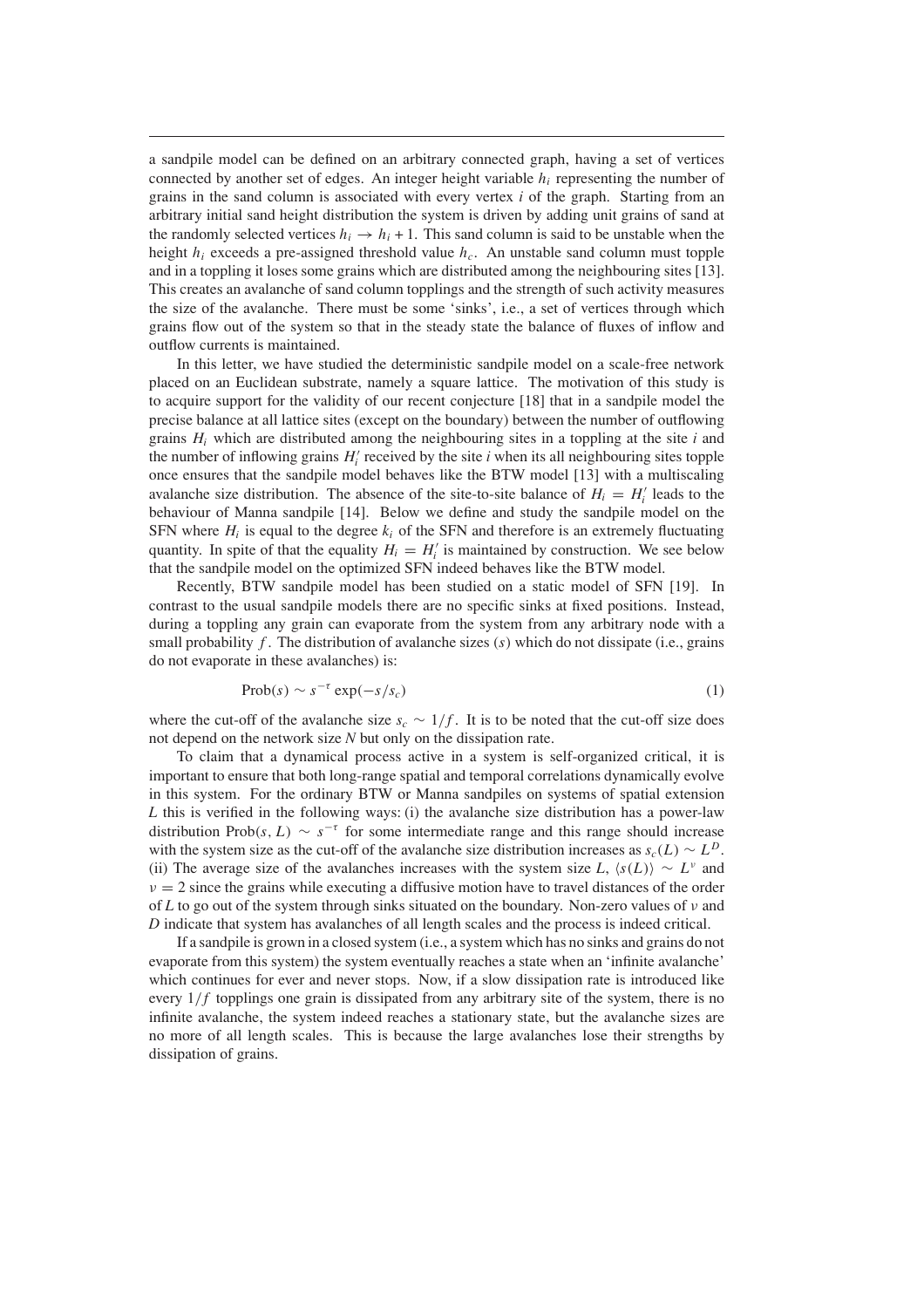For a network or a graph in general, there is no concept of space, only the connections by links between the nodes. One can still define a distance between an arbitrary pair of nodes on a network measured by the number of links on the shortest path connecting the two points. The largest of all possible shortest paths is called the diameter of the network. A small world network has the diameter varying logarithmically with the number of nodes:  $\mathcal{D}(N) \propto \log N$ . Since scale-free networks are small world networks, it is difficult to observe long-range spatial correlations in sandpile model on SFNs.

Here we study the sandpile model on a SFN constructed on a square lattice of size  $L \times L$ . We first construct a BA SFN of  $N = L^2$  nodes. The network starts growing with an initial set of  $m<sub>o</sub> = (m + 1)$  nodes. Each of these nodes is linked to all other *m* nodes forming a *(m* + 1*)*-clique. After that new nodes are added to the network one by one and each such node is connected to *m* randomly selected distinct nodes of the already grown network with probability  $\pi_i(t)$ . This process stops when the network size has grown to  $L^2$  nodes. In our calculation we use  $m = 2$ , therefore our network has  $L^2$  nodes,  $2L^2 - 3$  links among the nodes and has many loops. The nodes of the network are then assigned randomly with uniform probability the sites of the square lattice. If two nodes are linked, the corresponding lattice sites are connected by straight lines. Thus we place the BA SFN on the square lattice.

Clearly the degree distribution of such an Euclidean SFN is exactly the same as that of the BA SFN. To study the sandpile model we assume that each site (except for sites on the boundary) has a site dependent critical height  $h_i^c$  of stability which is equal to the degree  $k_i$  of the node at that site. Therefore in a toppling, the sand height at site  $i$  is reduced to:  $h_i \rightarrow h_i - h_i^c$  and in a deterministic toppling dynamics like BTW model, all the  $k_i$  neighbours receive one grain each. The outlet of the system is at the boundary. Therefore every boundary site (except the corner sites) has the threshold heights  $h_i^c = k_i + 1$ . This implies that in a toppling at the boundary site one grain goes out of the system and never comes back. Similarly at the corner sites the threshold heights are  $h_i^c = k_i + 2$ . Such mechanism of outflow of grains through the boundary sites guarantees that the sandpile dynamics on the Euclidean SFN must reach a stationary state.

In this Euclidean SFN any site is connected to any other site with equal probability and therefore the average link length  $\langle \ell_{ij} \rangle$  is large and of the order of the system size *L*. In a toppling the grains therefore jump large distances on the average. We first study a deterministic sandpile model on such a network. In this sandpile model a grain jumps a distance around *L* in a toppling. Consequently, the spatial extent of all avalanches, small or big, is around *L*.

The avalanche size is measured in two ways: (i) the total number of topplings *s* and the number of distinct sites toppled *a*. A power-law distribution of the avalanche sizes with a simple finite size scaling implies that the distribution function Prob*(s, L)* obeys the following scaling form:

$$
Prob(s, L) \sim L^{-\beta} f\left(\frac{s}{L^D}\right),\tag{2}
$$

where the scaling function  $f(x) \sim x^{-\tau}$  in the limit of  $x \to 0$  giving  $\tau = \beta/D$ ,  $\tau$  and *D* are the exponents of the avalanche size distribution. One immediate way to check validity of equation (1) is to attempt a data collapse by plotting *L<sup>β</sup>* Prob versus *s/L<sup>D</sup>* with trial values of the exponents. It is now well known in the literature that for the Manna stochastic sandpile model the distribution obeys FSS with  $\tau_{\text{Manna}} \approx 1.28$  where as for the BTW sandpile the probability distribution  $Prob(s, L)$  of this measure has been found recently to obey a multiscaling ansatz [22, 23]. In figure 1 we plot the scaling of the avalanche size distribution data for the BTW sandpile on the un-optimized BA SFN on the square lattice for  $L = 256$ , 512 and 1024. The best collapse works for  $D = 2$  and  $\beta = 3.2$ , giving  $\tau_{\text{un-out}} = \beta/D = 1.6$ . The stochastic Manna sandpile is also studied on the un-optimized BA SFN on the square lattice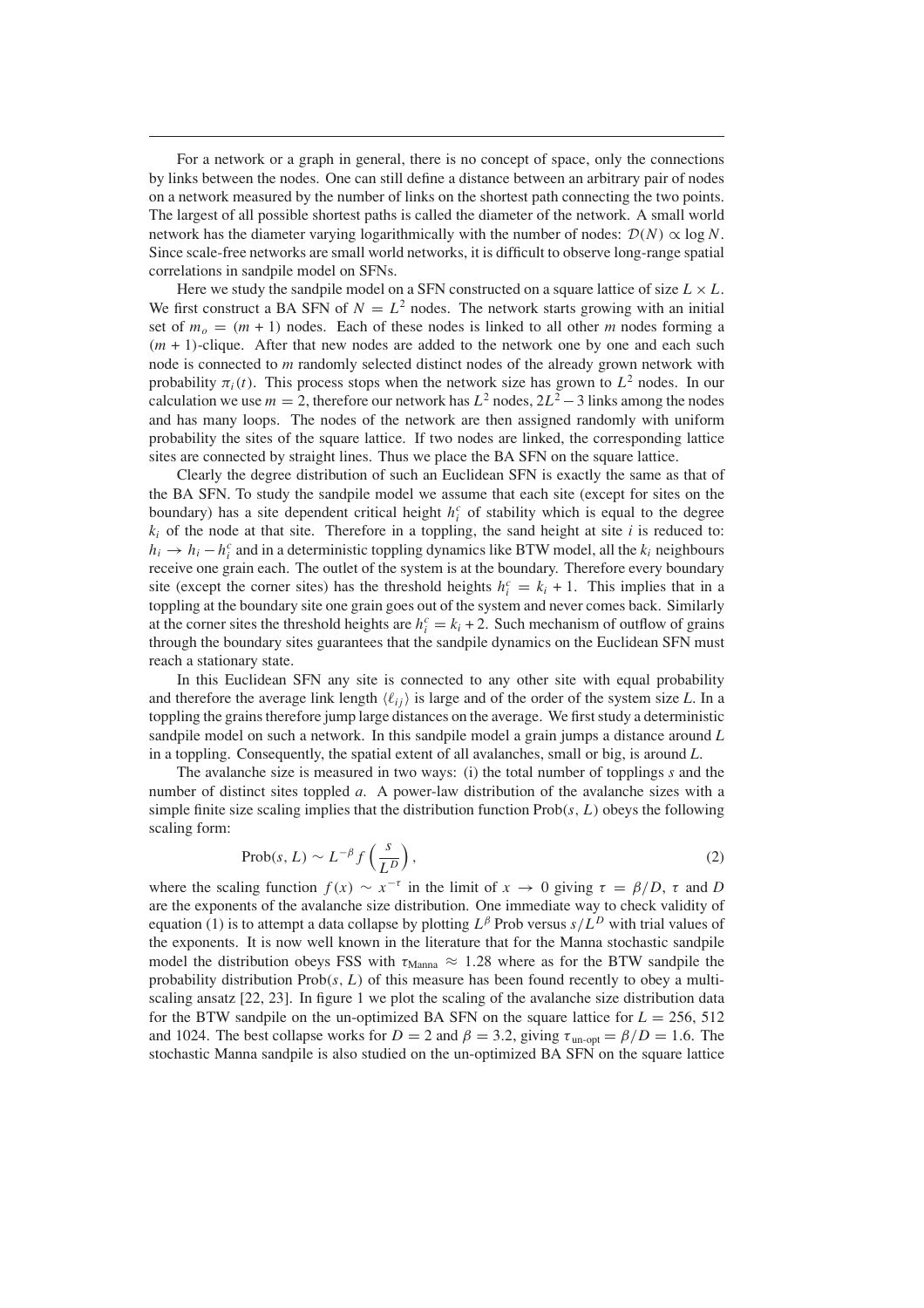

**Figure 1.** Scaling of the probability distribution of avalanche sizes for the BTW model on the un-optimized SFN for different system sizes:  $L = 256, 512$  and 1024. The data collapse gives the values of the scaling exponents  $D = 2$  and  $\beta = 3.2$  giving the avalanche size exponent  $\tau_{\text{un-opt}} = 1.6$ .

for system sizes upto  $L = 1024$  again. We estimated  $D = 2$  and  $\beta = 3.0$  giving  $\tau_{\text{un-opt}} =$ 1*.*5. We believe that *τ* un-opt for both the BTW and Manna sandpiles on the un-optimized BA SFNs are indeed mean-field like and both the exponents should be actually 1.5. Similar slight deviation from 1.5 was also observed in [19] for the deterministic case. It is also observed that the area *a* has a similar distribution.

Recently a cost-optimized SFN on Euclidean space has been constructed [20], where the total sum of the link lengths is optimized keeping the nodal degree distribution exactly same as that of the original SFN. For such a construction one defines a cost function  $C(N)$  as the total wiring length in terms of the symmetric adjacency matrix **A** of size  $N \times N$  (which has elements  $a_{ij} = 1$  if there is a link between the pair of nodes *i* and *j* and 0 otherwise) and the distance  $\ell_{ij}$  between nodes *i* and *j* as  $C(N) = \sum_{i>j} a_{ij} \ell_{ij}$ . The optimization process is essentially a rewiring process maintaining the nodal degree distribution intact. It starts with a BA SFN constructed on a square lattice as mentioned above. A pair of distinct links of the SFN is chosen whose nodes are not linked otherwise. One end of each link is then opened and rewired suitably to another node of the quartet so that total sum of the rewired length is smaller. More precisely, the first node  $n_1$  is randomly selected from the set of  $N$  nodes and the second node  $n_2$  is randomly selected from the  $k_1$  neighbours of  $n_1$ . In the same way  $n_3 \neq n_1 \neq n_2$ is selected randomly from *N* nodes and  $n_4 (\neq n_1 \neq n_2)$  is chosen from  $k_3$  neighbours of  $n_3$ . Clearly this move conserves the link numbers as well as degree distribution. Rewiring is done following this decision: if both  $n_1 n_3$  and  $n_2 n_4$  are not linked and also  $\ell_{12} + \ell_{34}$  is greater than  $\ell_{13} + \ell_{24}$  we link  $n_1n_3$  and  $n_2n_4$ . Another possibility is if  $n_1n_4$  and  $n_2n_3$  are not linked but  $\ell_{12} + \ell_{34}$  is greater than  $\ell_{14} + \ell_{23}$  then we link  $n_1n_4$  and  $n_2n_3$ . If both cases are possible we accept one of them with probability 1*/*2. If only one is satisfied we accept that. After rewiring we remove the links  $n_1n_2$  and  $n_2n_4$ . If none of the two is satisfied we go for a fresh trial. On repeated trials of these moves the cost function gradually decreases. Initially it decreases very fast but eventually the success rate becomes very slow. To monitor the optimization process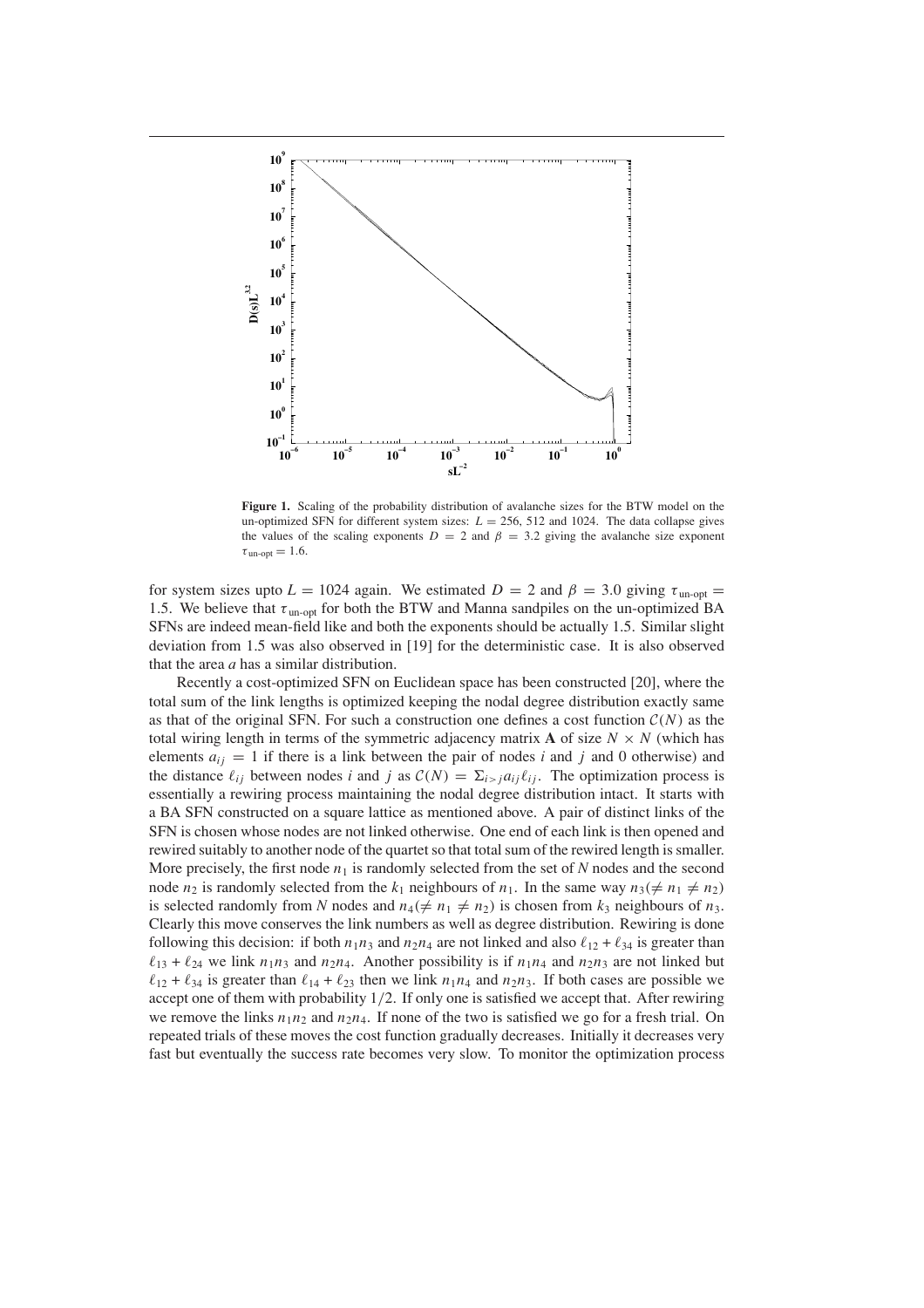

**Figure 2.** A cost-optimized Barabási–Albert scale-free network on a square lattice of size  $L = 64$ . The SFN of  $N = L^2$  nodes is generated by usual BA algorithm whose nodes are randomly assigned lattice sites. The cost function  $C$  (the total wiring length) is then minimized by a large number of trials as described in the text keeping the nodal degree distribution intact. Large degree nodes are visible.



**Figure 3.** Scaling of data for the probability distribution of avalanche sizes for the BTW model on optimized SFN and for different system sizes:  $L = 32$ , 64 and 128. The data collapse gives the values of the scaling exponents  $D = 2$  and  $\beta = 2.4$  giving the avalanche size exponent  $\tau_{opt} \approx 1.2$ .

we kept track of the average link length. Our best possible effort yields the average link length  $\langle \ell_{ii} \rangle \approx 1.75$  lattice constant. A picture of the optimized network is given in figure 2. In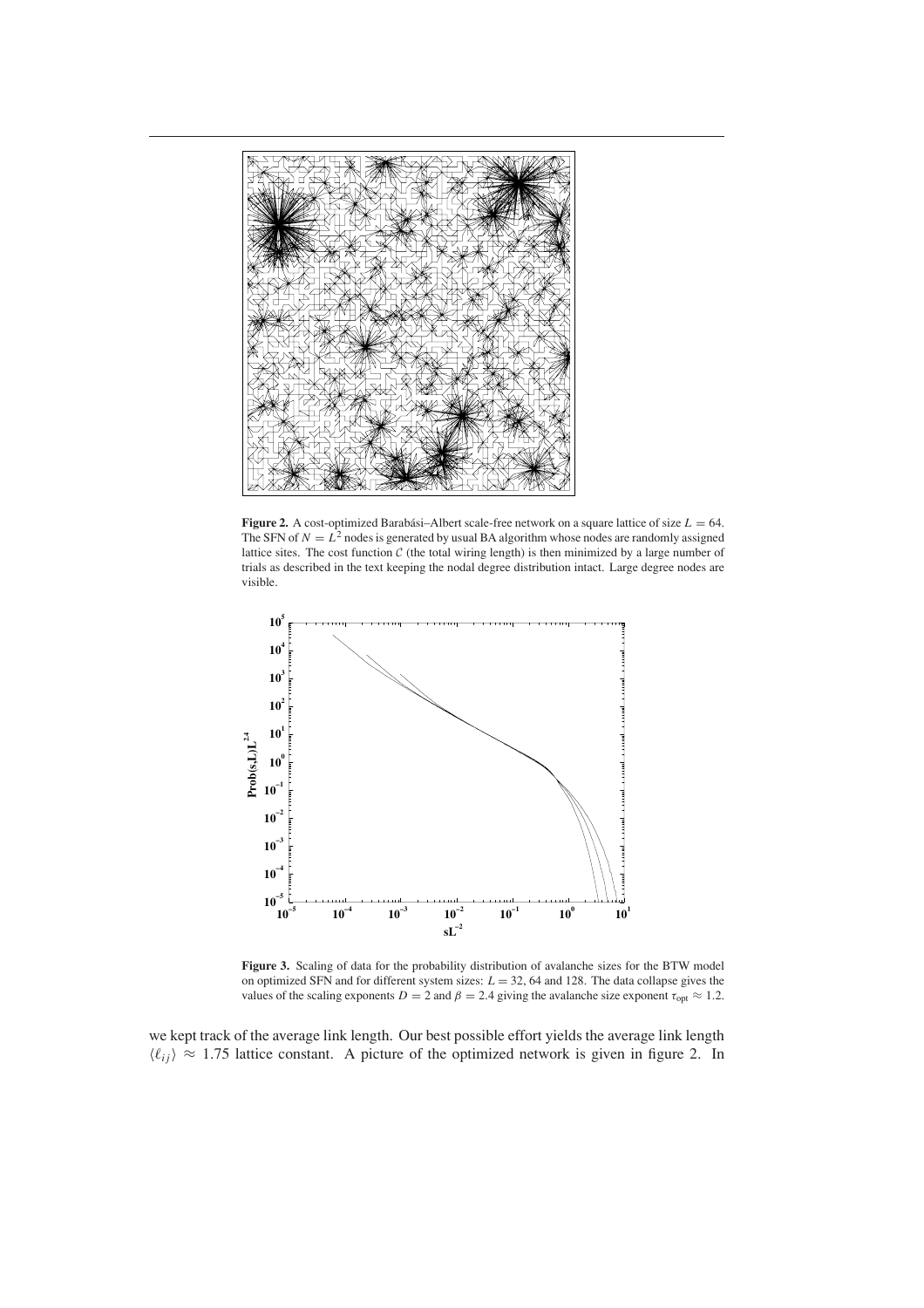

**Figure 4.** Comparison of the BTW model on ordinary square lattice (solid line) and the BTW model on the optimized SFN on square lattice (dotted line): (*a*) the moment exponents  $\sigma(q)$  versus *q* and (*b*)  $d\sigma$  (*a*)/ $d\sigma$  versus *q*.

this best possible optimized network the link lengths  $\ell$  have an exponential distribution as:  $\mathcal{D}(\ell) \sim \exp(-g\ell)$  with  $g \approx 1.16$ . Also the diameter of the network  $\mathcal{D}(N)$  is measured and is observed to grow as  $N^{\mu}$  where  $\mu$  is estimated to be 0.40  $\pm$  0.02. Therefore this network is scale-free but not a small-world network.

The deterministic BTW sandpile model is then studied on such a network. The avalanche size distribution is calculated for three different system sizes  $L = 32$ , 64 and 128. It was difficult to go beyond this size because of the large optimization times required. First we tried to make a scaling plot of the size distribution data. In figure 3 we show this plot, which shows reasonably well collapse of the data in the intermediate range of the avalanche sizes. The corresponding *β* and *D* values fitted are 2.4 and 2 respectively giving a possible value of  $\tau_{\text{opt}} \approx 1.2$ . However for large avalanche sizes the collapse is much worse and the data for different system sizes separate out. This is a typical behaviour of the BTW like models which show strong presence of the multiscaling behaviour [22, 23].

The multiscaling behaviour is studied in more detail by the evaluation of the various moments of the avalanche size probability distribution. The *q*th moment of the distribution is defined as  $\langle s^q \rangle = \int s^q \text{Prob}(s, L) \, ds$ . In case the distribution Prob $(s, L)$  obeys the finite size scaling behaviour for the whole range of avalanche sizes, it can be shown that  $\langle s^q \rangle \sim L^{\sigma(q)}$ where  $\sigma(q) = D(q - \tau + 1)$  for  $q > \tau - 1$  and  $\sigma(q) = 0$  for  $0 < q < \tau - 1$ . The *q*-dependent exponent  $\sigma(q)$  is determined from the slope of the plot of  $\log\langle s^q(L)\rangle$  with  $\log L$ , which in our case are for  $L = 32$ , 64 and 128. The interval between successive q values is 0.02 and moments are calculated at 251 values of *q* between 0 and 5. In figure 4(*a*) we show a plot